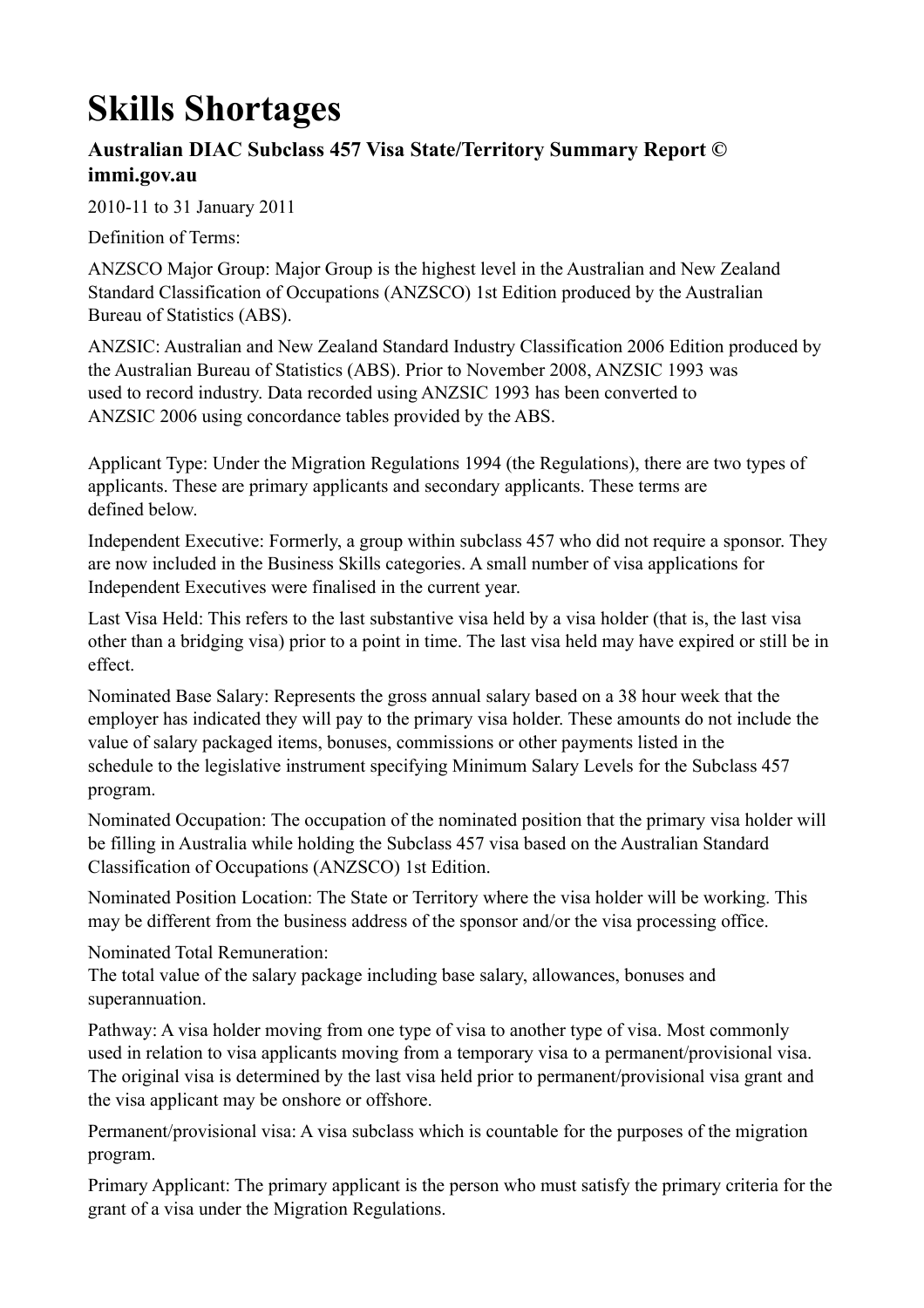Primary Application: An application lodged by a primary applicant.

Secondary Applicant: Secondary applicants must satisfy the secondary criteria for the grant of a visa under the Regulations. In this case, a secondary applicant is generally a dependant of the primary applicant.

Secondary Application: A visa application lodged by a secondary applicant.

Sponsor Industry: The industry self-identified by the sponsoring client using the Australian and New Zealand Standard Industry Classification (ANZSIC) 2006 edition.

Trends in the subclass 457 Business (Long Stay) visa program to January 2011

Visa grants increased by one per cent in January 2011 compared to the previous month. This increase was primarily in offshore grants, which increased 13 per cent in comparison with December 2010.

The number of primary visa holders in Australia at 31 January 2011 reached 72 010. This is the first time since June 2009 that the number of primary visa holders in Australia is higher than the same time in the previous year.

Visa application trends

The number of subclass 457 primary visa applications lodged to January 2011 was 43 per cent higher than the same period last program year.

Offshore applications decreased 15 per cent in January 2011 in comparison to December 2010 and were 64 per cent higher than the same period last program year.

Onshore applications for January 2011 were 19 per cent lower than December 2010, and 23 per cent higher than the same period last program year.

Visa grant trends

To the end of January 2011, subclass 457 primary visa grants were 41 per cent higher than the same time last program year. The number of visa grants in January 2011 was one per cent higher than December 2010.

In the period to the end of January 2011, 80 per cent of primary visa grants were to Managers and Professionals and 15 per cent were to Technicians and Trades Workers.

The top three industries for primary visa grants in the period to 31 January 2011 were Health Care and Social Assistance (15 per cent), Construction (12 per cent) and Other Services (12 per cent).

The top three occupations for primary visa grants to 31 January 2011 were Developer Programmer, Resident Medical Officer and Management Consultant.

The majority of primary subclass 457 visa grants to January 2011 were for positions in New South Wales (37 per cent), Victoria (24 per cent) and Western Australia (18 per cent).

The top three citizenship countries for primary visa grants to 31 January 2011 were the United Kingdom (25 per cent), India (18 per cent) and the Republic of Ireland (8 per cent).

## **Skills Shortages**

**Australian Migration Program Statistics © immi.gov.au**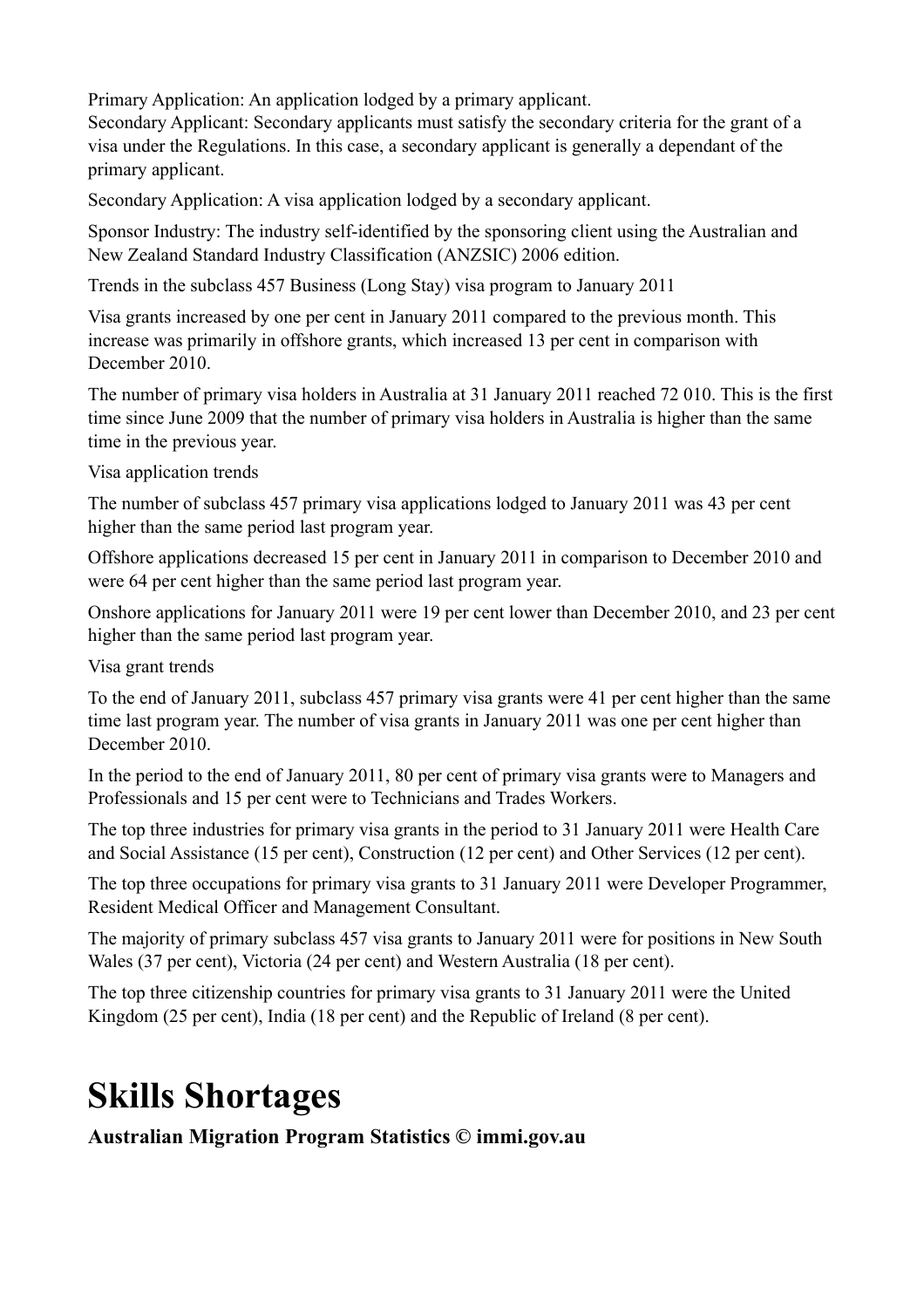The following table contains migration program outcomes for 2005–06 to 2009–10 and planning levels for 2010–11.

| Category                                            | $2005 - 06$<br>Outcome | 2006-07<br>Outcome | $2007 - 08$<br>Outcome | 2008-09<br>Outcome | $2009 - 10$<br>Outcome | $2010 - 11$<br><b>Planning</b><br>Levels <sup>9</sup> |
|-----------------------------------------------------|------------------------|--------------------|------------------------|--------------------|------------------------|-------------------------------------------------------|
| Partner <sup>1</sup>                                | 36 374                 | 40 435             | 39 931                 | 42 098             | 44 755                 | 42 000                                                |
| Child <sup>2</sup>                                  | 2547                   | 3008               | 3062                   | 3238               | 3544                   | 3300                                                  |
| Preferential/Other<br>Family <sup>3</sup>           | 1869                   | 2136               | 2378                   | 2530               | 2468                   | <b>750</b>                                            |
| Parent <sup>4</sup>                                 | 4501                   | 4500               | 4499                   | 8500               | 9487                   | 8500                                                  |
| <b>Total Family</b>                                 | 45 291                 | 50 079             | 49 870                 | 56 366             | 60 254                 | 54 550                                                |
| Employer<br>Sponsored <sup>5</sup>                  | 15 2 26                | 16 5 8 5           | 23 762                 | 38 0 26            | 40 987                 | 44 150                                                |
| Skilled Independent                                 | 49 858                 | 54 179             | 55 891                 | 44 5 94            | 37 315                 | 35 200                                                |
| State/Territory<br>Sponsored <sup>6</sup>           | 8024                   | 6928               | 7530                   | 14 055             | 18 8 8 9               | 23 000                                                |
| <b>Skilled Australian</b><br>Sponsored <sup>7</sup> | 19 062                 | 14 167             | 14 5 79                | 10 504             | 3688                   | 3 500                                                 |
| Distinguished Talent                                | 99                     | 227                | 211                    | 201                | 199                    | 200                                                   |
| Business Skills <sup>8</sup>                        | 5060                   | 5836               | 6565                   | 7397               | 6789                   | 7800                                                  |
| 1 November<br>Onshore                               |                        | 0                  | 2                      | $\Omega$           |                        | $\overline{0}$                                        |
| <b>Total Skill</b>                                  | 97 336                 | 97922              | 108 540                | 114 777            | 107868                 | 113 850                                               |
| Skill as percent of<br>total program                | 68.1                   | 66.1               | 68.4                   | 67.0               | 64.0                   | 67.5                                                  |
| <b>Total Special</b><br><b>Eligibility</b>          | 306                    | 199                | 220                    | 175                | 501                    | <b>300</b>                                            |
| <b>Total Program</b>                                | 142 933                | 148 200            | 158 630                | 171 318            | 168 623                | 168 700                                               |

**Note:** Numbers have been rounded and totals may not be the exact sum of components.

Migration Program numbers do not include New Zealand citizens or holders of Secondary Movement Offshore Entry (Temporary), Secondary Movement Relocation (Temporary) and Temporary Protection Visas and are detailed at the top of the planning range.

<sup>1</sup> Includes spouse, fiancé and interdependent. Net outcome as places taken by provisional visa holders who do not subsequently obtain permanent visas are returned to the Migration Program in the year that the temporary visas expire.

2 Includes Child-adoption, Child Dependent and Orphan Minor.

3 Includes Aged Dependent, Carer, Orphan Unmarried and Remaining Relatives.

4 Includes Designated, Contributory and Non-contributory Parents.

5 Includes Employer Nomination Scheme, Labour Agreement, Regional Sponsored Migration Scheme.

6 Includes State/Territory Nominated Independent Scheme and Skilled Independent Regional.